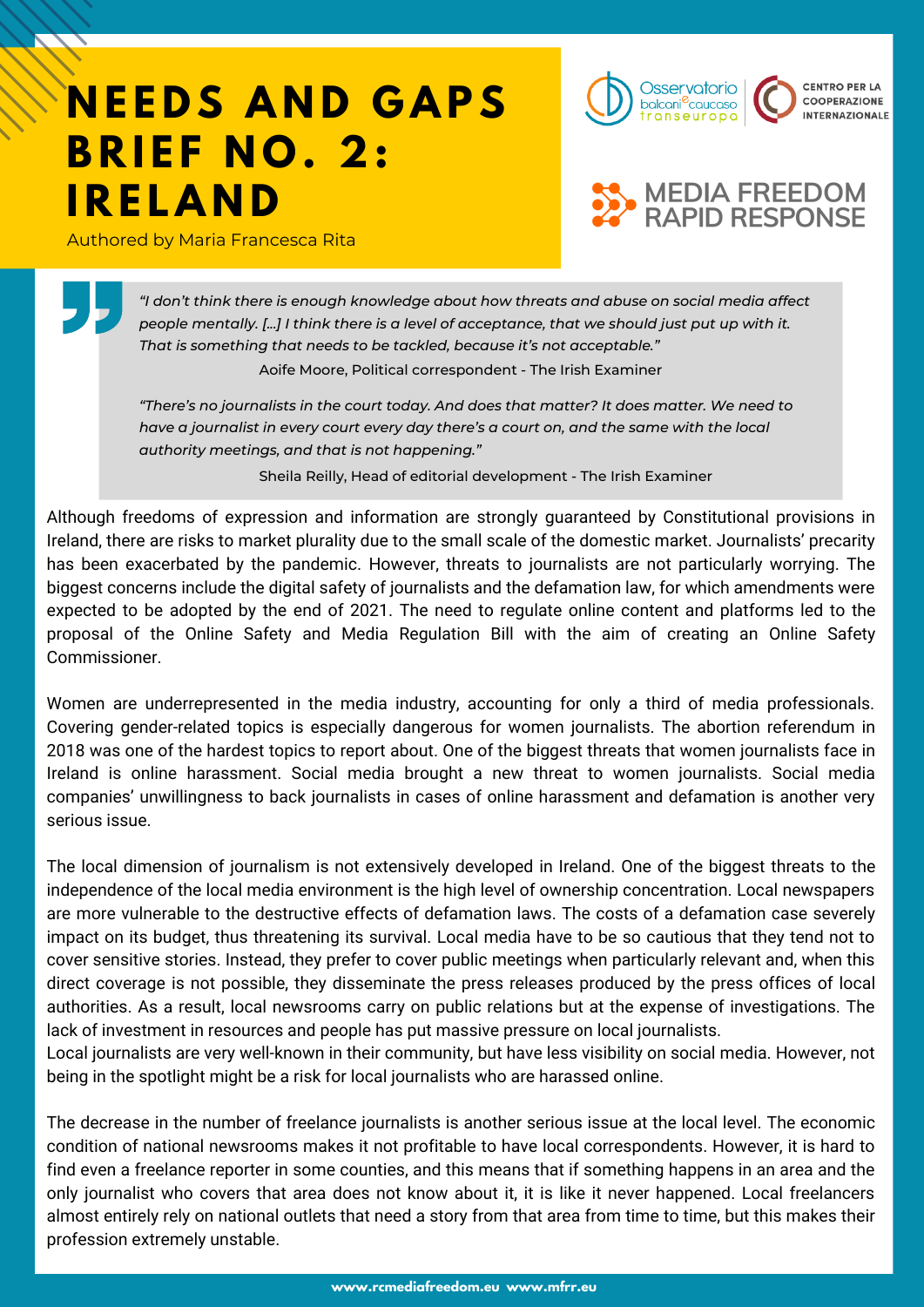# **Facts**

#### **2**

**Alerts recorded on the Mapping Media Freedom Platform between 1 January and 31 December 2021 (0.45% of the EU27 total).**

**The news desert is a very serious issue in Ireland, where lack of resources led to the shutting down of numerous local newspapers.**



**16% difficult to convert local information to a model which Although this is in line with other EU countries, only 16% of Irish readers pay for online news. If we add the issue of detachment of local communities from local affairs, as pointed out by our interviewees, it appears is reader-supported.**

**There are very few independent outlets at the local level. Other than some hyperlocal websites, most are owned by either Iconic, Celtic Media, Independent, or the Irish Times.**

**Ireland ranks 7th in the EU on the Gender Equality Index 2021. 7TH**

**Women journalists in Ireland account for only a third of media professionals (Media Pluralism Monitor 2021).**



**39% of presenters are women. The percentage drops to 36% with regard to reporters, and to only 28% with regard to news subjects and sources (6th Global Media Monitoring Project).**



**A look at heads of news and editors reveals that this position is occupied by women only in two out of eight of the largest television, radio, print, and online news media outlets (Media Pluralism Monitor 2021).**



**A FOI request revealed in 2021 that one in five women inside RTÉ earns less than 40,000 Euros per year, compared to almost one in 10 men; 68% of media workers earning between 100,000 and 150,000 Euros a year are male. This picture reflects the fact that management positions are predominantly held by men.**